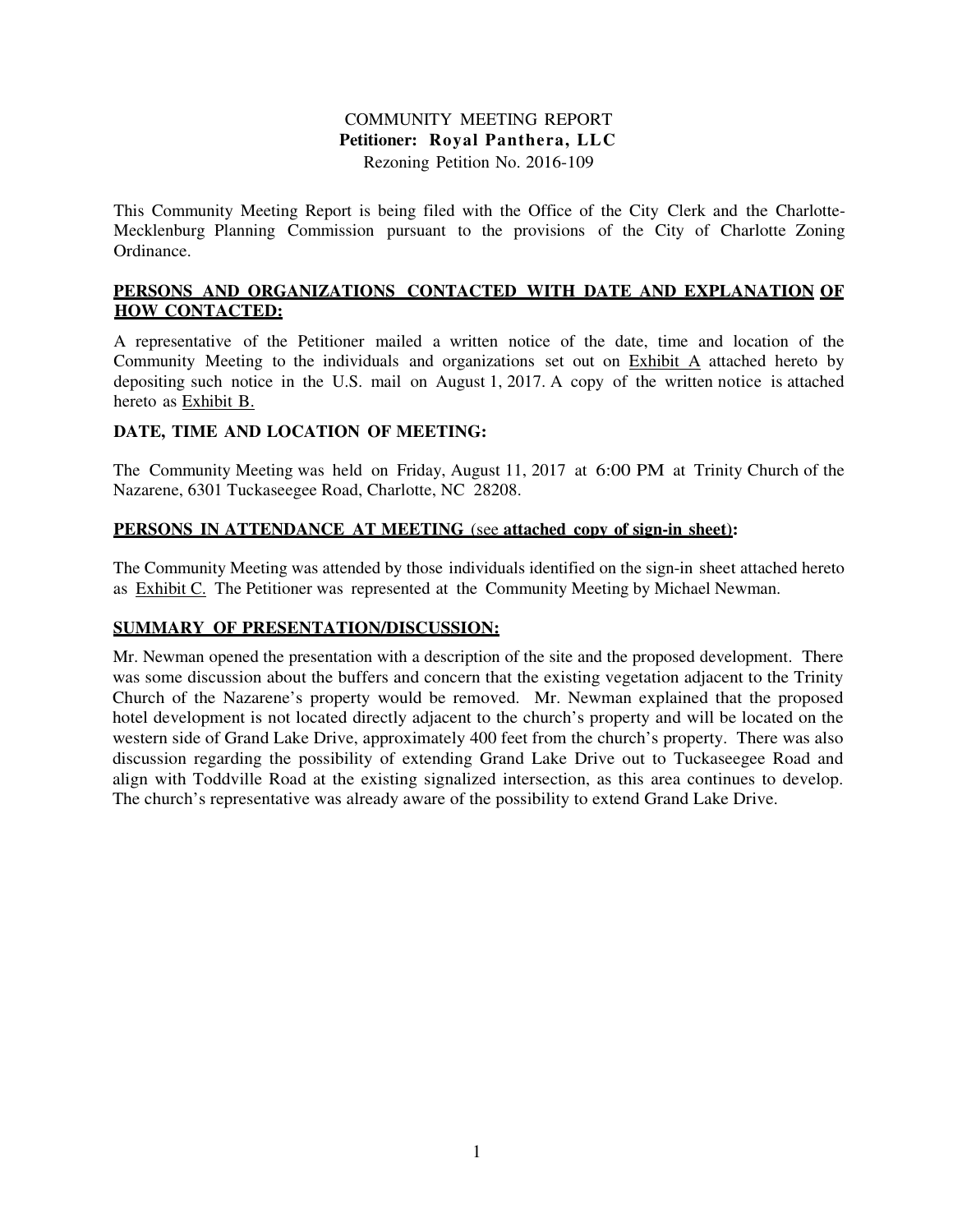# EXHIBIT "A"

| Pet. No.          | FirstName                            | LastName               | OrgLabel               | MailAddres                                            | MailCity         | MailState | MailZip |
|-------------------|--------------------------------------|------------------------|------------------------|-------------------------------------------------------|------------------|-----------|---------|
| 2016-109          |                                      |                        |                        |                                                       |                  |           |         |
| 2016-109 Anne     |                                      | Miller                 | Kanimbla Dr            | 2915 Kanibla Drive                                    | Charlotte        | <b>NC</b> | 28214   |
| 2016-109 James    |                                      | McCoy                  | Heather Glen NA        | Post Office Box 669492                                | Charlotte        | <b>NC</b> | 28266   |
| 2016-109 Paul     |                                      | Martin                 | <b>Woodsdale Acres</b> | 2421 Mary Ann Drive                                   | Charlotte        | <b>NC</b> | 28214   |
| 2016-109 Sharon   |                                      | Shreve                 |                        | Calton Place / Moores Park 4412 Charles Patrick Court | Charlotte        | <b>NC</b> | 28214   |
| 2016-109 Virginia |                                      | Townsend               | Tuckaseegee Road West  | 2118 Little Rock Road                                 | Charlotte        | <b>NC</b> | 28214   |
|                   | 2016-109 RONALD EVERETT              | <b>BEATY</b>           |                        | <b>6121 TUCKASEEGEE RD</b>                            | CHARLOTTE NC     |           | 28214   |
|                   | 2016-109 BENNIE B SR                 | <b>BROOKSHIRE</b>      |                        | 218 ROSE ST                                           | <b>MOUNT</b>     | <b>NC</b> | 28120   |
|                   | 2016-109 NOBEL DEAN                  | CARLSON                |                        | <b>6112 TUCKASEEGEE RD</b>                            | CHARLOTTE NC     |           | 28214   |
|                   | 2016-109 DEBRORAH B                  | <b>CARTER</b>          |                        | <b>6013 TUCKASEEGEE RD</b>                            | CHARLOTTE NC     |           | 28208   |
|                   | 2016-109 DARREN R                    | COLE                   |                        | <b>6107 TUCKASEEGEE RD</b>                            | CHARLOTTE NC     |           | 28214   |
| 2016-109          |                                      | <b>GIBSONSHIRE LLC</b> |                        | PO BOX 1357                                           | <b>PINEVILLE</b> | <b>NC</b> | 28134   |
| 2016-109          |                                      | <b>GIBSONSHIRE LLC</b> |                        | PO BOX 1357                                           | PINEVILLE        | <b>NC</b> | 28134   |
| 2016-109          |                                      | <b>GIBSONSHIRE LLC</b> |                        | PO BOX 1357                                           | PINEVILLE        | <b>NC</b> | 28134   |
| 2016-109          |                                      | <b>GIBSONSHIRE LLC</b> |                        | PO BOX 1357                                           | PINEVILLE        | <b>NC</b> | 28134   |
| 2016-109          |                                      | <b>GIBSONSHIRE LLC</b> |                        | PO BOX 1357                                           | PINEVILLE        | <b>NC</b> | 28134   |
| 2016-109          |                                      | <b>GIBSONSHIRE LLC</b> |                        | PO BOX 1357                                           | PINEVILLE        | <b>NC</b> | 28134   |
| 2016-109          |                                      | <b>GIBSONSHIRE LLC</b> |                        | PO BOX 1357                                           | <b>PINEVILLE</b> | <b>NC</b> | 28134   |
| 2016-109          |                                      | <b>GIBSONSHIRE LLC</b> |                        | PO BOX 1357                                           | PINEVILLE        | NC        | 28134   |
| 2016-109 JOHN     |                                      | <b>HALE</b>            |                        | 209 CHACELLORD RIDGE DRV                              | <b>DURHAM</b>    | <b>NC</b> | 27713   |
| 2016-109 JOE E    |                                      | <b>HOOPER</b>          |                        | 306 LOUISE AVE                                        | <b>BELMONT</b>   | <b>NC</b> | 28012   |
| 2016-109 JOHN     |                                      | <b>INGRAM</b>          |                        | <b>6100 TUCKASEEGEE RD</b>                            | CHARLOTTE NC     |           | 28214   |
| 2016-109 LYDIA M  |                                      | <b>JOHNSON</b>         |                        | <b>6213 TUCKASEEGEE RD</b>                            | CHARLOTTE NC     |           | 28214   |
| 2016-109 DANIEL   |                                      | LOPEZ                  |                        | 2525 REID OAKS DR                                     | CHARLOTTE NC     |           | 28208   |
| 2016-109 JERRY    |                                      | <b>REESE</b>           |                        | <b>6207 TUCKASEEGEE RD</b>                            | CHARLOTTE NC     |           | 28214   |
| 2016-109          |                                      | ROYAL PANTHERA LLC     |                        | 604 YARBORO ST                                        | <b>MULLINS</b>   | SC        | 29574   |
| 2016-109          |                                      | <b>RU LLC</b>          |                        | PO BOX 1357                                           | <b>PINEVILLE</b> | <b>NC</b> | 28134   |
| 2016-109 KEVIN L  |                                      | <b>RULE</b>            |                        | <b>6101 TUCKASEEGEE RD</b>                            | CHARLOTTE NC     |           | 28214   |
| 2016-109          |                                      | SATYAM PROPERTIES      |                        | 8632 WILKINSON BLVD                                   | CHARLOTTE NC     |           | 28214   |
| 2016-109          | THOMASBORO CHURCH NAZARENE<br>OF THE |                        |                        | <b>6031 TUCKASEEGEE RD</b>                            | CHARLOTTE NC     |           | 28208   |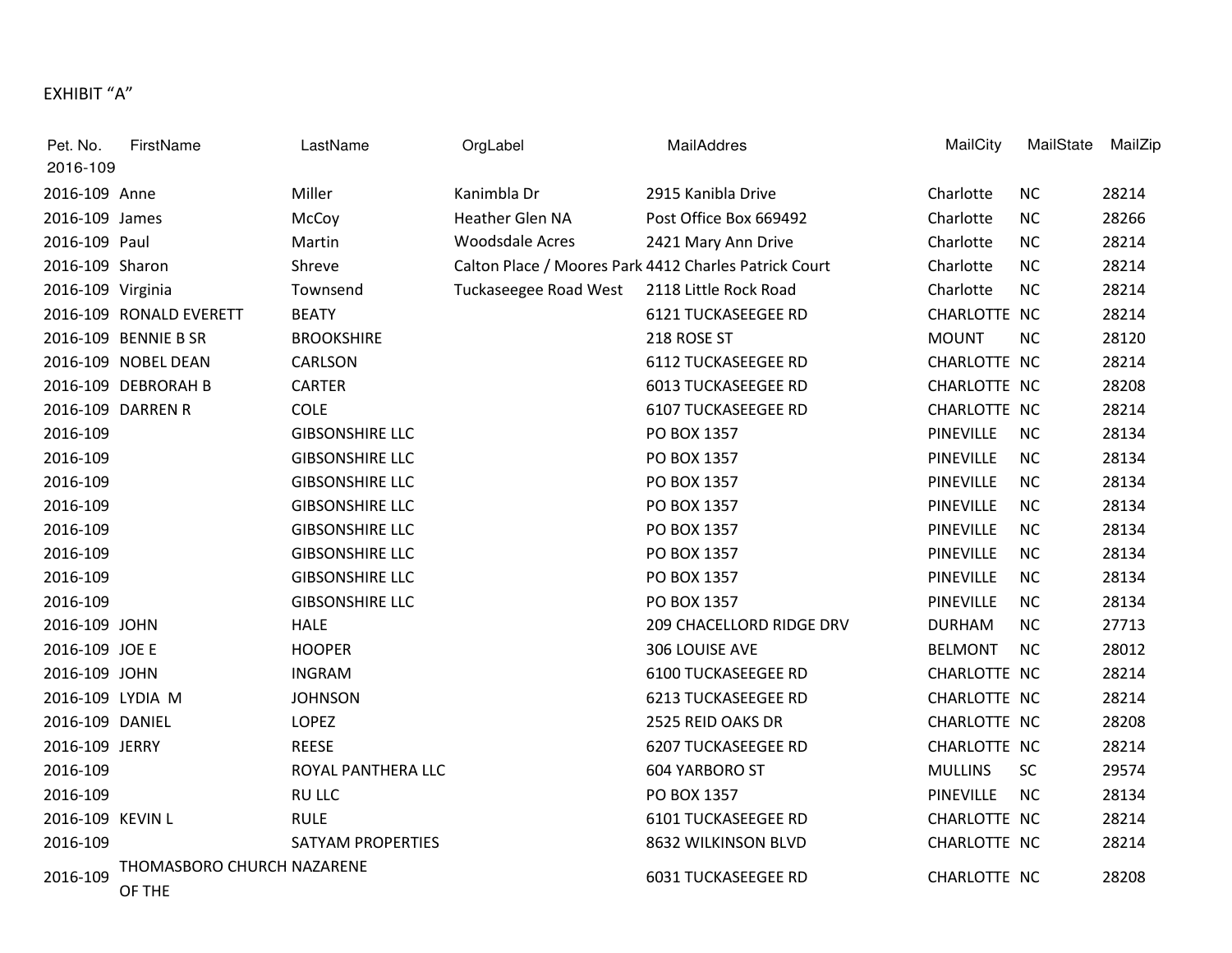| 2016-109            | W STIKELEATHER LLC | 4915 MONROE RD     | CHARLOTTE NC    | 28205 |
|---------------------|--------------------|--------------------|-----------------|-------|
| 2016-109            | WILLOW OAK RUN LLC | PO BOX 6171        | RALEIGH<br>- NC | 27628 |
| 2016-109 PRESTON IR | AARON              | 3111 GRAND LAKE DR | CHARLOTTE NC    | 28208 |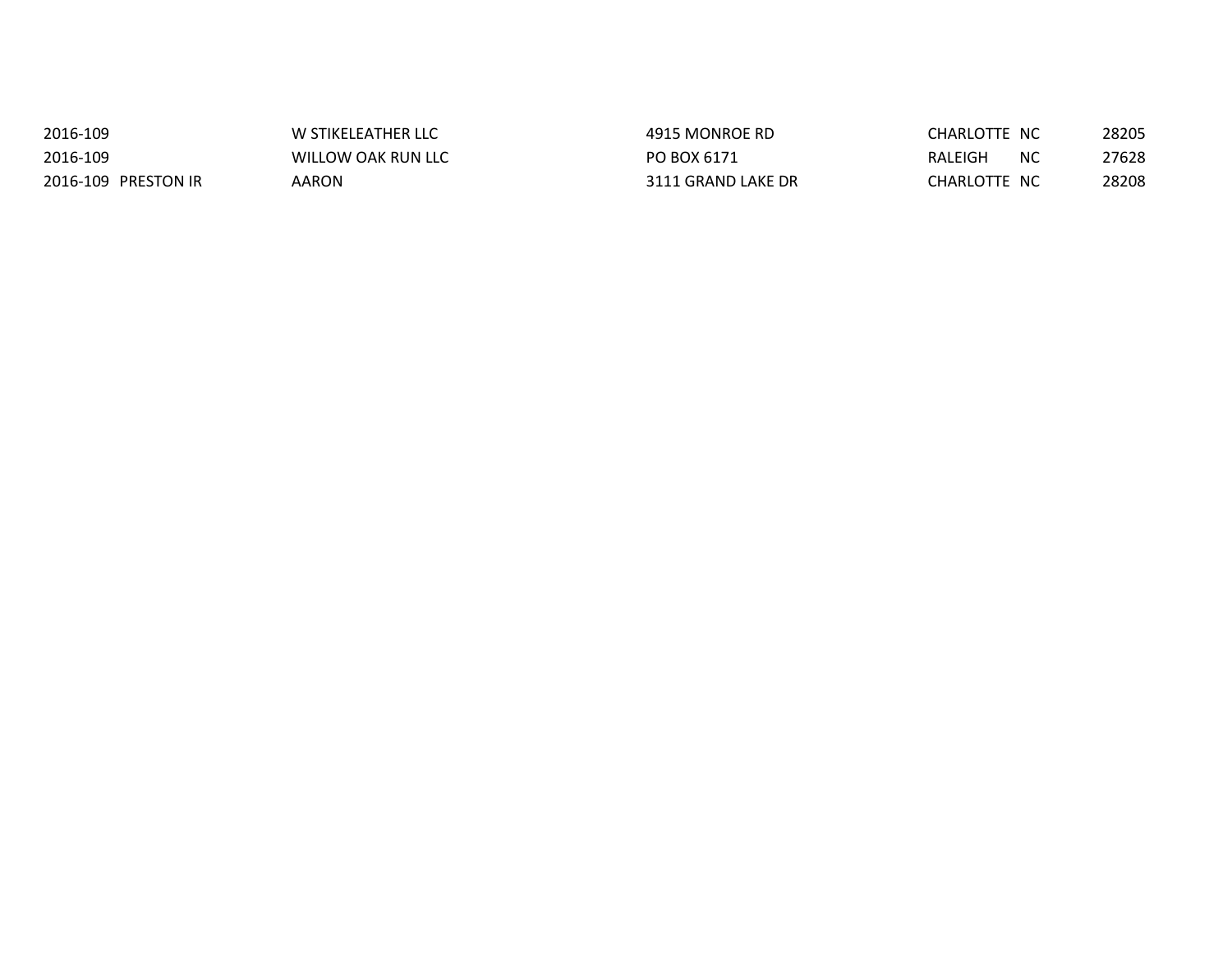

#### NOTICE TO INTERESTED PARTIES OF COMMUNITY MEETING

Subject: Community Meeting -- Rezoning Petition 2016-109 filed by Royal Panthera, LLC to rezone approximately 3.3 acres located 3111 Grand Lake Drive to allow the development of a hotel use.

| Date and Time<br>of Meeting: | Friday, August 11, 2017 at 6:00 PM.                                                          |
|------------------------------|----------------------------------------------------------------------------------------------|
|                              | Place of Meeting: Trinity Church of the Nazarene, 6031 Tuckaseegee Road, Charlotte, NC 28208 |
| Petitioner:<br>Petition No.: | Royal Panthera, LLC<br>2016-109                                                              |

We are assisting Royal Panthera, LLC (the "Petitioner") in connection with a Rezoning Petition it has filed with the Charlotte-Mecklenburg Planning Commission seeking to rezone an approximately 3.3 acre site (the "Site") located near 3111 Grand Lake Drive from the R-17MF zoning district to  $O-2$  (CD) Conditional zoning district. The purpose of the rezoning is to permit the development of a hotel use.

In accordance with the requirements of the City of Charlotte Zoning Ordinance, the Petitioner will hold a Community Meeting prior to the Public Hearing on this Rezoning Petition for the purpose of discussing this rezoning proposal with nearby property owners and organizations. The Charlotte-Mecklenburg Planning Commission's records indicate that you are either a representative of a registered neighborhood organization or an owner of property that adjoins, is located across the street from, or is near the Site.

Accordingly, on behalf of the Petitioner, we give you notice that representatives of the Petitioner will hold a Community Meeting regarding this Rezoning Petition on Friday, August 11, 2017, at 6:00 PM and at Trinity Church of the Nazarene, 6031 Tuckaseegee Road, Charlotte, NC 28208. The Petitioner's representatives look forward to sharing this rezoning proposal with you and to answering any questions you may have with respect to this Rezoning Petition.

In the meantime, should you have any questions or comments about this matter, please call Michael Newman, civil engineer, with MDV Engineering at 704-400-1044.

cc: City Council District 3 Representative – LaWana Mayfield

Date Mailed: 8-1-11